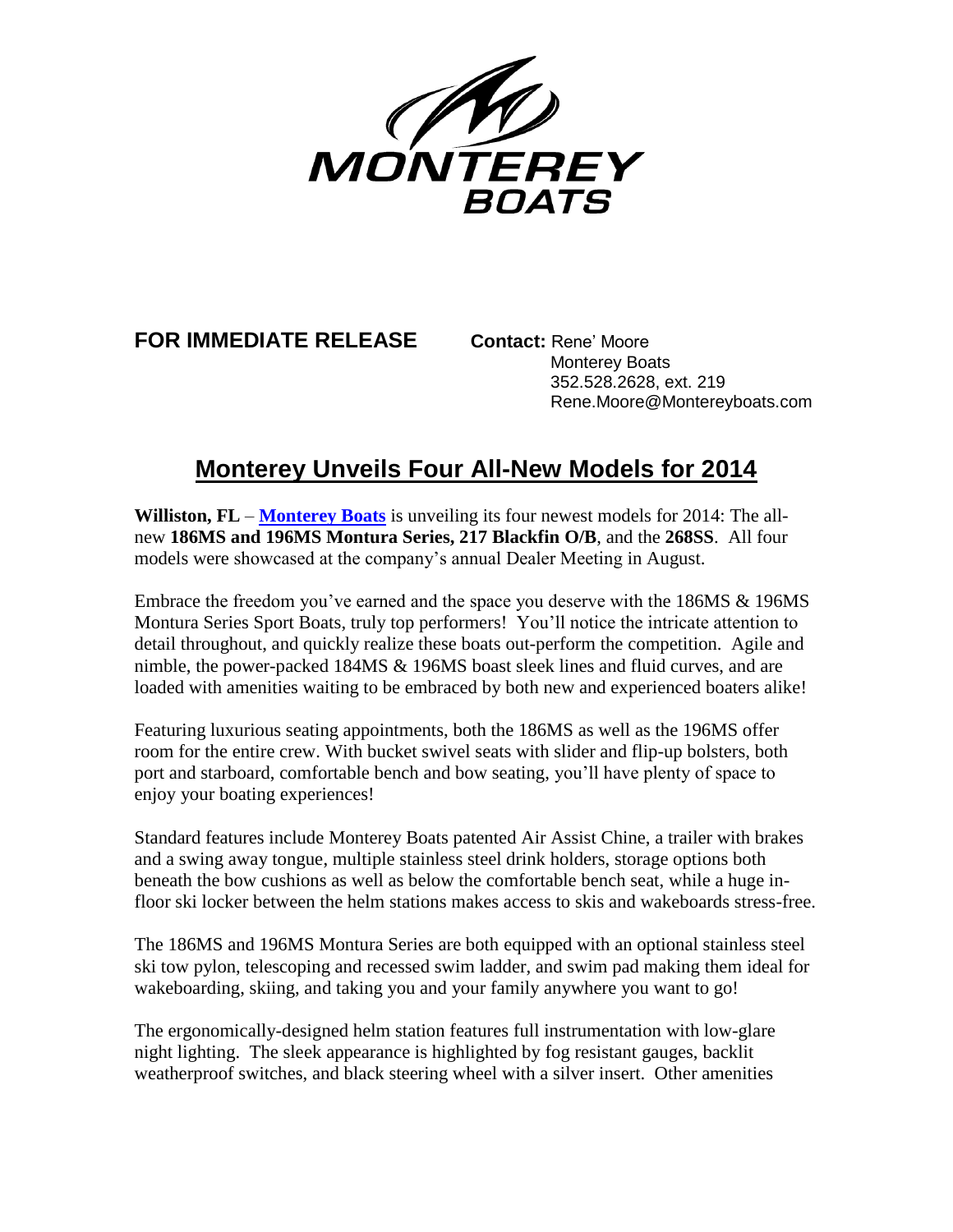include a Jensen AM/FM/USB Stereo with Blue Tooth & iPod interface, and a 25-quart carry-on cooler.

Next, following on the heels of Monterey's successful launch of its first outboard powered boat the 197 Blackfin, Monterey is introducing the **217 Blackfin**.

Honoring the long history the name Blackfin has in the sport fishing world, the 217 Blackfin is available with an optional fishing package which includes a GPS fish finder, livewell with LED light, bow filler fishing platform, and stainless steel rod holders.

This is the boat you've been waiting for, ideal for wakeboarding, skiing, swimming diving and fishing. The 217 Blackfin can be customized with a sleek black powder coated wakeboard tower, and comes standard with a swim platform with a telescoping recessed ladder, and optional stainless steel ski-tow pylon.

Other standard amenities include a 48qt. carry-on cooler, Fusion satellite Ready AM/FM radio with built in iPod Dock & speakers, a black with silver insert steering wheel, a helm station with full instrumentation and digital fog resistant gauges with low glare night lighting, multiple color options and custom hull side graphics!

The 217 Blackfin provides the ultimate family boating experience!

The **Monterey 268SS** is the adventure you've been waiting for.

This streamlined beauty performs like a bullet on the water, and turns heads around the dock. An optional wakeboard tower can hold your wakeboard and water ski gear in style, while adding to the sleek look of the 268SS. Ample storage and seating help set this bowrider apart from the competition.

The 268SS is brimming with standard features and amenities. Starting with the helm, you'll notice it's been ergonomically-designed with full instrumentation and fog resistant gauges and low-glare night lighting. The 268SS also has a striking black steering wheel with silver insert, compass, depthsounder, mp3 player, tilt steering, power assisted steering control and weatherproof, lighted switches.

A generous amount of leg room is afforded in the bow seating area complete with stainless steel hand holds, drink holders and storage compartments below the seat cushions while the cockpit area offers port & starboard bucket seats with swivel slider and flip-up bolsters, a sun island feature with a stainless steel rail, and L-lounge wrap around seating. Add in the optional cockpit table, and it's the perfect entertainment setting!

With an extended swim platform complete with a telescoping recessed ladder, ski tow pylon, and in floor ski storage with gas assisted hatch cover, and port wakeboard storage you'll have plenty of space for family, friends, and all the equipment you need to have a great time on the water!

Monterey Boats, a leading independent boat manufacturer, has specialized in manufacturing premier quality sport boats, deck boats and cruisers for over two decades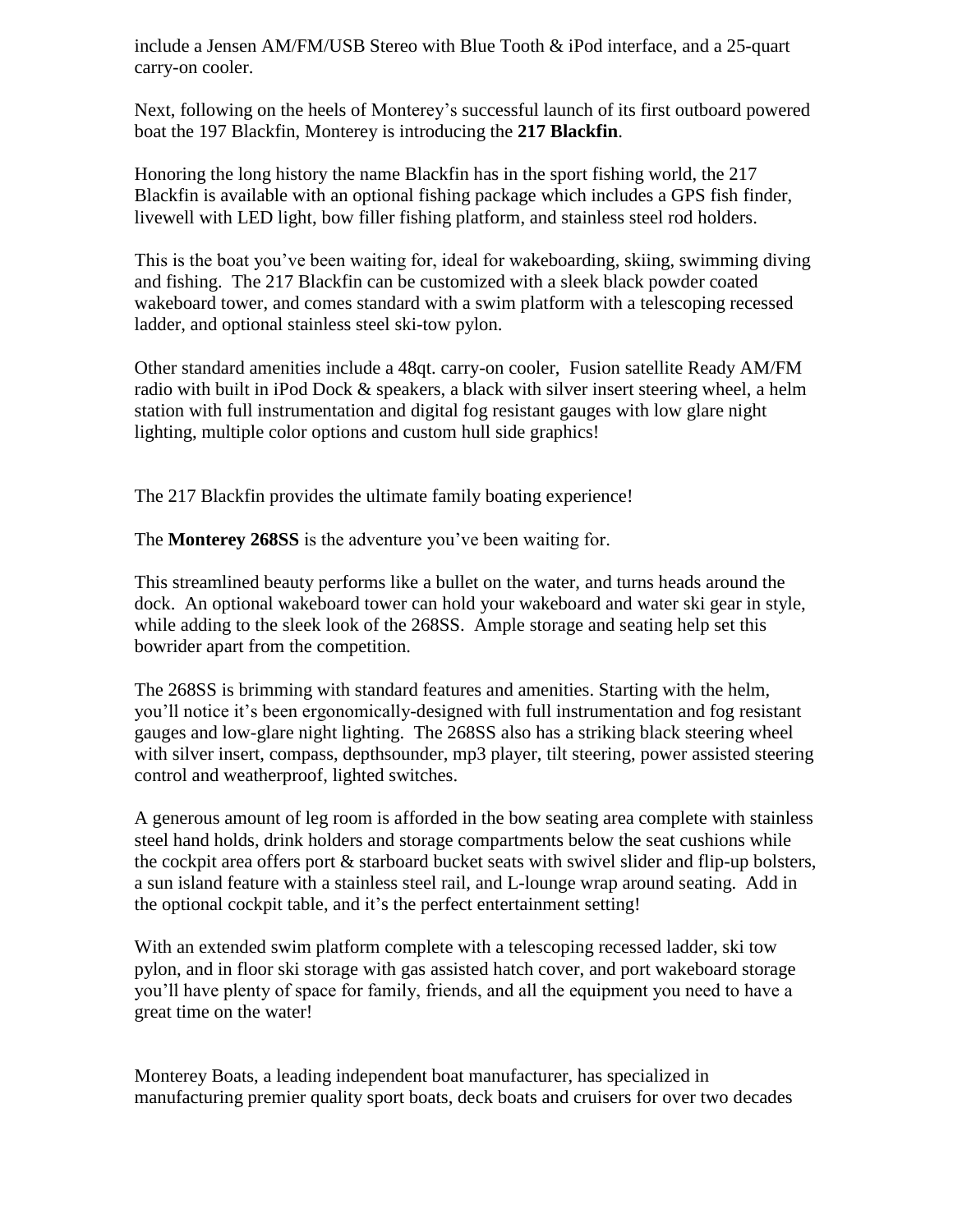and currently features 25 models ranging from 18' to 41'. Monterey, with increasing sales, a pronounced world-wide dealer network and dedicated staff of employees is an industry leader in designing and building superior pleasure boats. Every Monterey boat is NMMA certified and backed by a Lifetime Limited Warranty to assure continued customer confidence and satisfaction.

For more information on Monterey Boats, visit www.montereyboats.com, or contact Rene' Moore: phone - 352.528.2628 Ext. 219 or email: Rene.Moore@Montereyboats.com

#### **SPECIFICATIONS Monterey 186MS**

| 18'6''     | $(5.64 \text{ m})$   |
|------------|----------------------|
| 7'8''      | $(2.3 \text{ m})$    |
| <b>TBD</b> | (TBD)                |
| $20$ "     | $(50.8 \text{ cm})$  |
| 33"        | $(83.82 \text{ cm})$ |
| 30 gal     | $(94.63 \text{ hr})$ |
| 225 HP     | $(168 \text{ KW})$   |
| 19 degrees |                      |
|            |                      |

### **SPECIFICATIONS Monterey 196MS**

| Length Overall W/Swim Platform: | 19'6''     | $(5.9 \text{ m})$    |
|---------------------------------|------------|----------------------|
|                                 | 7'8"       | $(2.3 \text{ m})$    |
|                                 | <b>TBD</b> | (TBD)                |
|                                 | 22"        | $(55.8 \text{ cm})$  |
|                                 | 35"        | $(88.9 \text{ cm})$  |
|                                 | $32$ gal   | $(121.1 \text{ hr})$ |
|                                 | 225 HP     | $(168 \text{ KW})$   |
|                                 | 19 degrees |                      |
|                                 |            |                      |